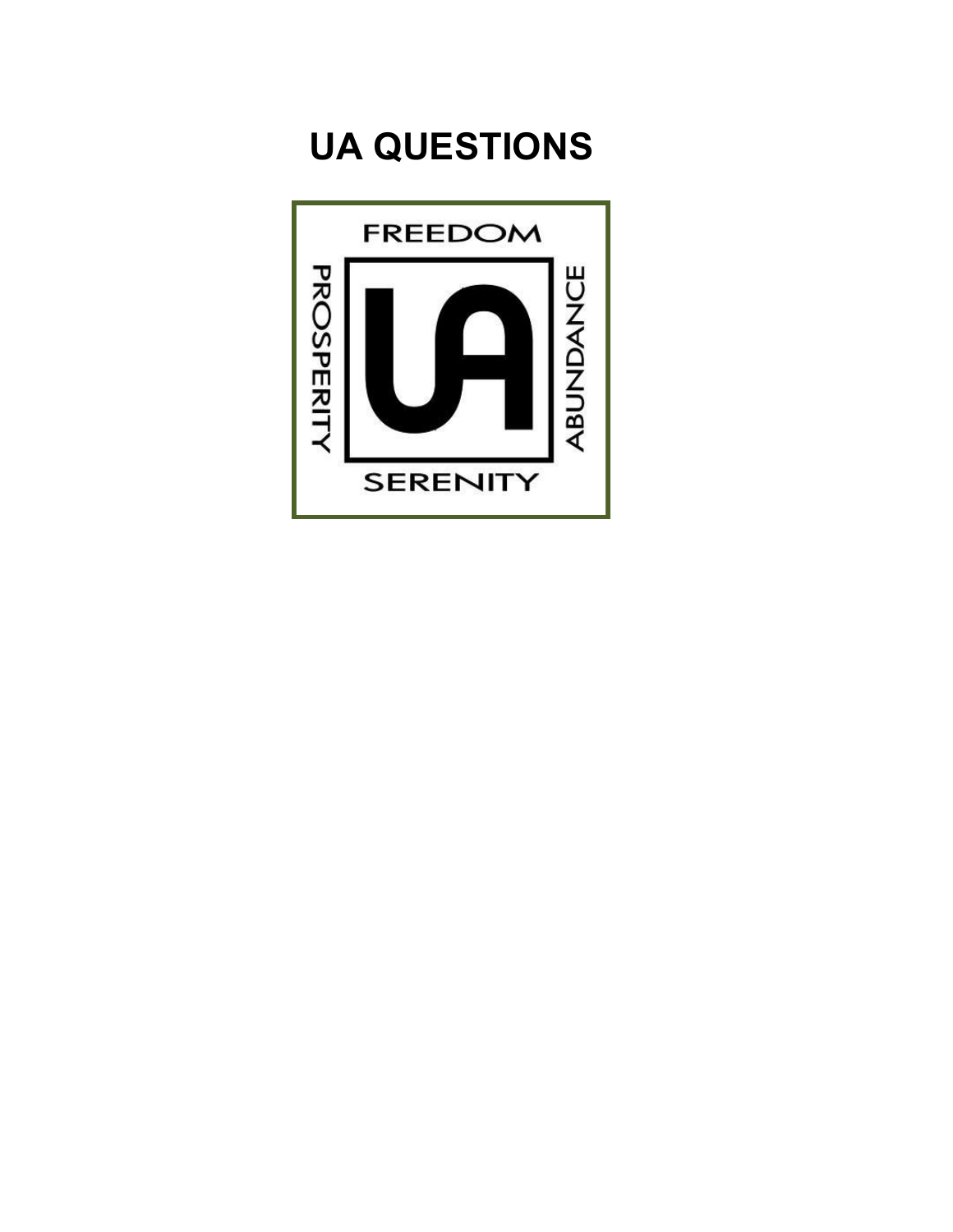#### **Read step one out of the AA 12 and 12 then answer the questions.**

1. What symptoms of underearning have you experienced or are you currently experiencing? (Hint: look at the symptoms list)

2. How have you tried to control or overcome underearning on your own efforts?

3. In what ways has your under earning defeated you...what did you do in response to this feeling of defeat? (Hint: Quit jobs, use credit cards, fight with co-workers)

4. How is underearning making your life unmanageable (Having no money, job or clients, debting, eviction)

5. How have you tried to make under earning work? (Hint: working 3 jobs, working overtime, cheating on the job)

6. What do you consider to be an underearning job or client?

7. How did you react to other people's prosperity around you and why? (Hint: Undercut them, criticize them, gossip about them, conspire against them, etc)

8. In what instances have you had a bad attitude about being an

employee or a subordinate? How did you express this bad attitude?

9. In what instances have you slacked off on the job, disappointing supervisors, co-workers, family members or spouses?

10. How have you tried to top or outshine your co-workers in order to get a raise or promotion as a solution to your under earning?

11. In what instances did you manipulate others to do your work for you because you felt the work was beneath you.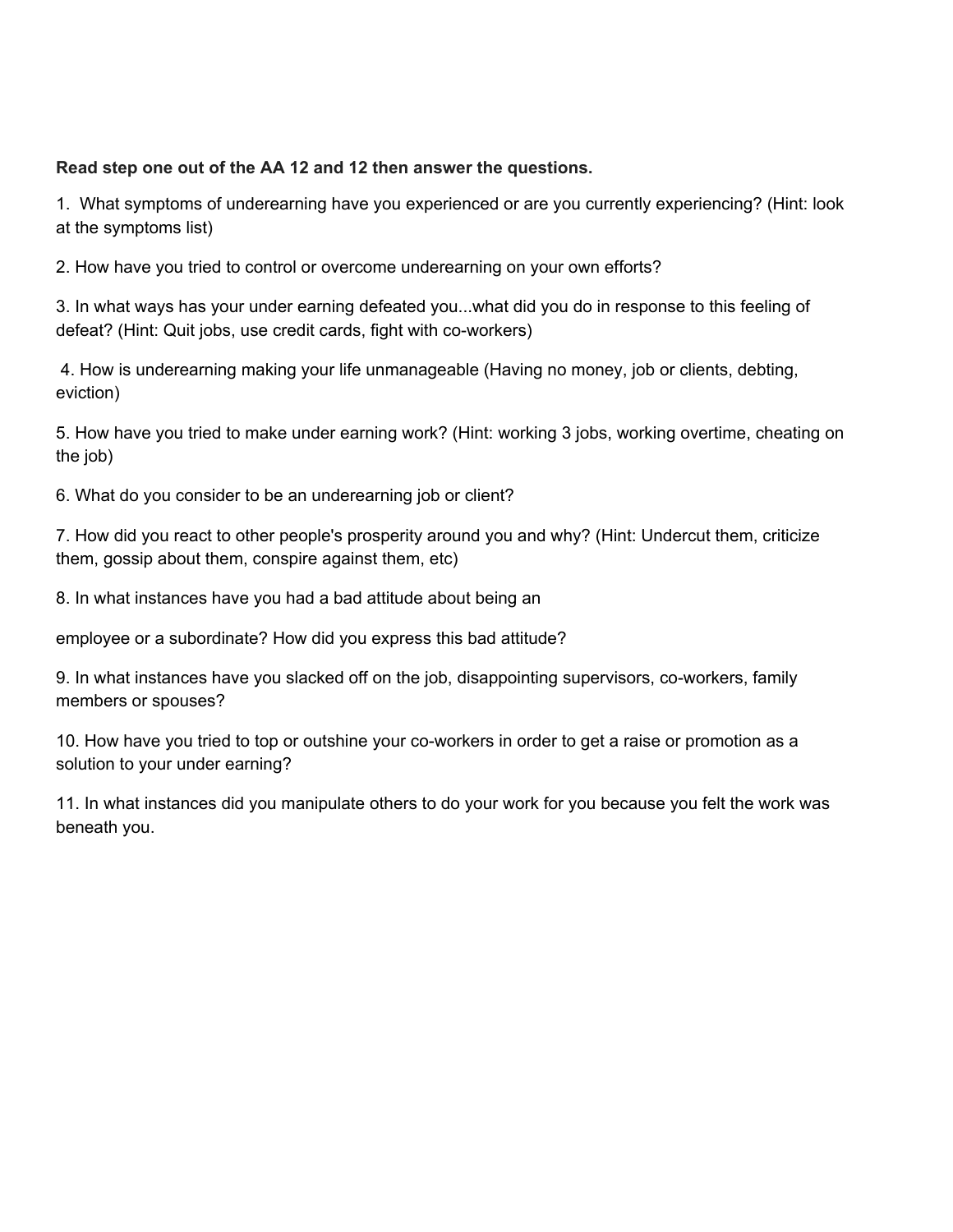#### **Read step two out of the AA 12 and 12 then answer the questions.**

1. In what way do you unconsciously arrange things so that you are not earning at your true potential? Write out two examples. (Example, arguing with and pushing away

clients, not following up on client leads or opportunities that could be lucrative, accepting clients who can't afford my fee, procrastinating about work that can bring in money)

2. What do you think and feel, when you admit that you cannot stop underearning alone and that you need a higher power's help to earn?

3. In what ways are you still trying to control, stop, or "figure out"/analyze your underearning or how to earn more?

4. In what ways are you trying to "get" money on your own without the spiritual hierarchy's (GOD's) help?

5. In what ways are you still defying that the spiritual hierarchy can help you earn abundantly?

6. Do you recall occasions when you turned away the spiritual hierarchies abundance and prosperity? Please write out two examples.

7. Do you recall when the spiritual hierarchy sent people to help you? What was your reaction to these people that the spiritual hierarchy sent to help you? Did you turn them away? abuse them? ignore them? ridicule them? question them? challenge them? argue with them? offend them? refuse to work for them? Write out at least 2 concrete examples.

8. What about your powerlessness over underearning can you NOT accept? (example: I cannot accept that I have to pray and meditate every day or I cannot accept that I have to call 3 ua people a day. I cannot believe that if I continue underearning I will hit a financial bottom. I cannot accept that God is the source of my prosperity. I cannot accept that I must attend 3 UA meetings a week to maintain my prosperity, I cannot accept that UA is the best solution to my UE) Please explain/elaborate on at least two.

9. What have your best efforts to overcome underearning given you?

10. What comes up for you in thoughts and feelings when you realize that the spiritual hierarchy is the source of all your jobs/earning/money/opportunity and not anything that you do?

11. What actions can you take to increase your level of surrender to the spiritual hierarchy (GOD) and the UA program?

12. How would you think, feel and act if higher power were the only entity you had to please?

13. How would you think, feel and act if higher power were your only client/employer?

14. If God were your client or business partner, how would you treat him or her? How is that different from the way you currently treat clients and potential clients?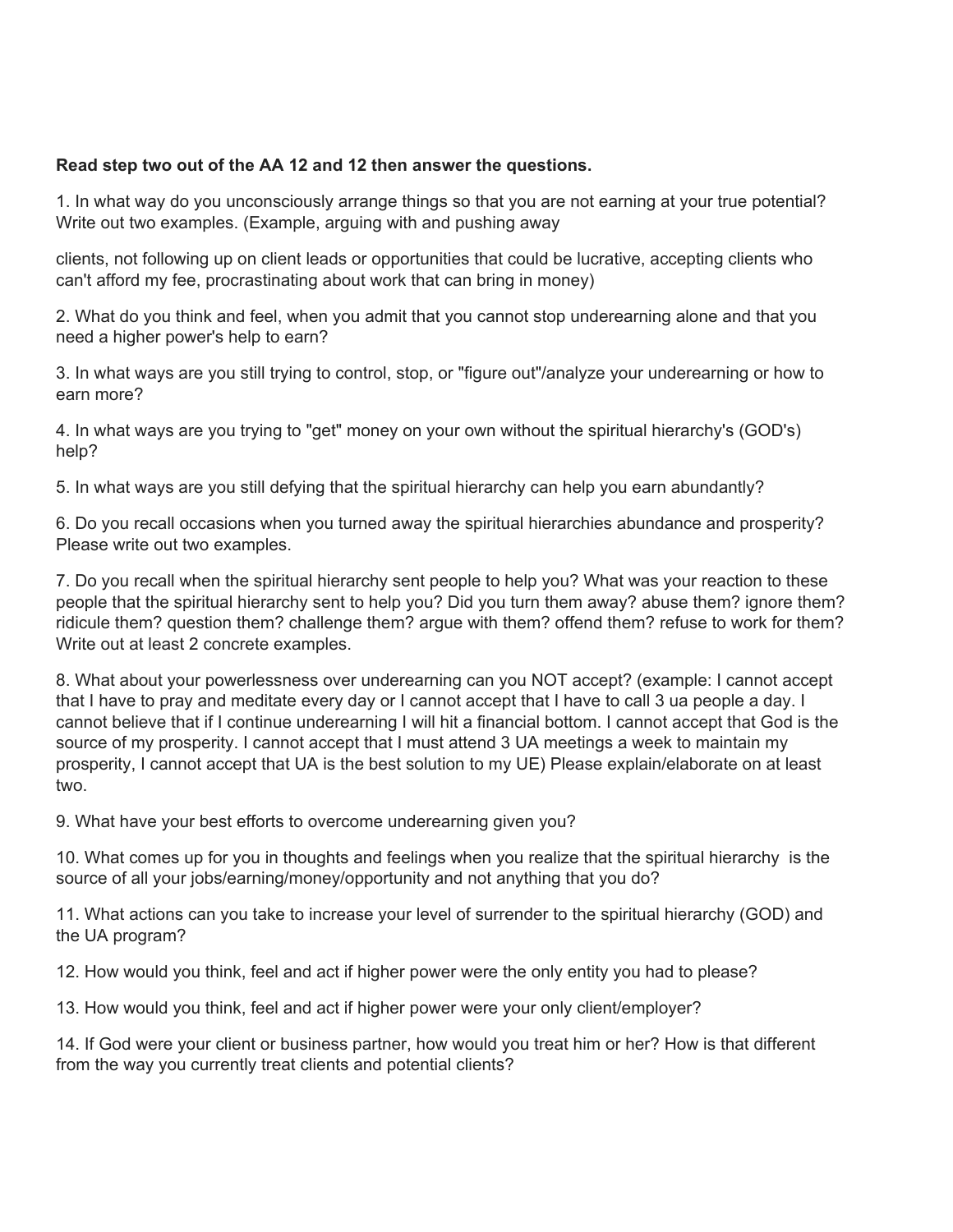#### **Read step three out of the AA 12 and 12 then answer the questions.**

1, What does admitting that I am an underearner mean for the remaining years of my

life?

2. How is underearning affecting my life overall?

3. What does turning my earning over to the care, protection, and

guidance of my higher power mean to me? what does that look like?

4. What does depending on God means to me around my earnings?

5. How have I played God around my earnings or employment ? What were the

results of me playing God?

6. If I knew that Higher power was truly in charge of my earning and that

everything happening now around my earning would work out

according to Higher Power's earning plan for me, how would I feel and

act? How does that differ from how I feel and act currently?

7. What underearning job, class, profession, plan or underearning

situation might i be clinging to desperately?

8. What am I most afraid to surrender about earning?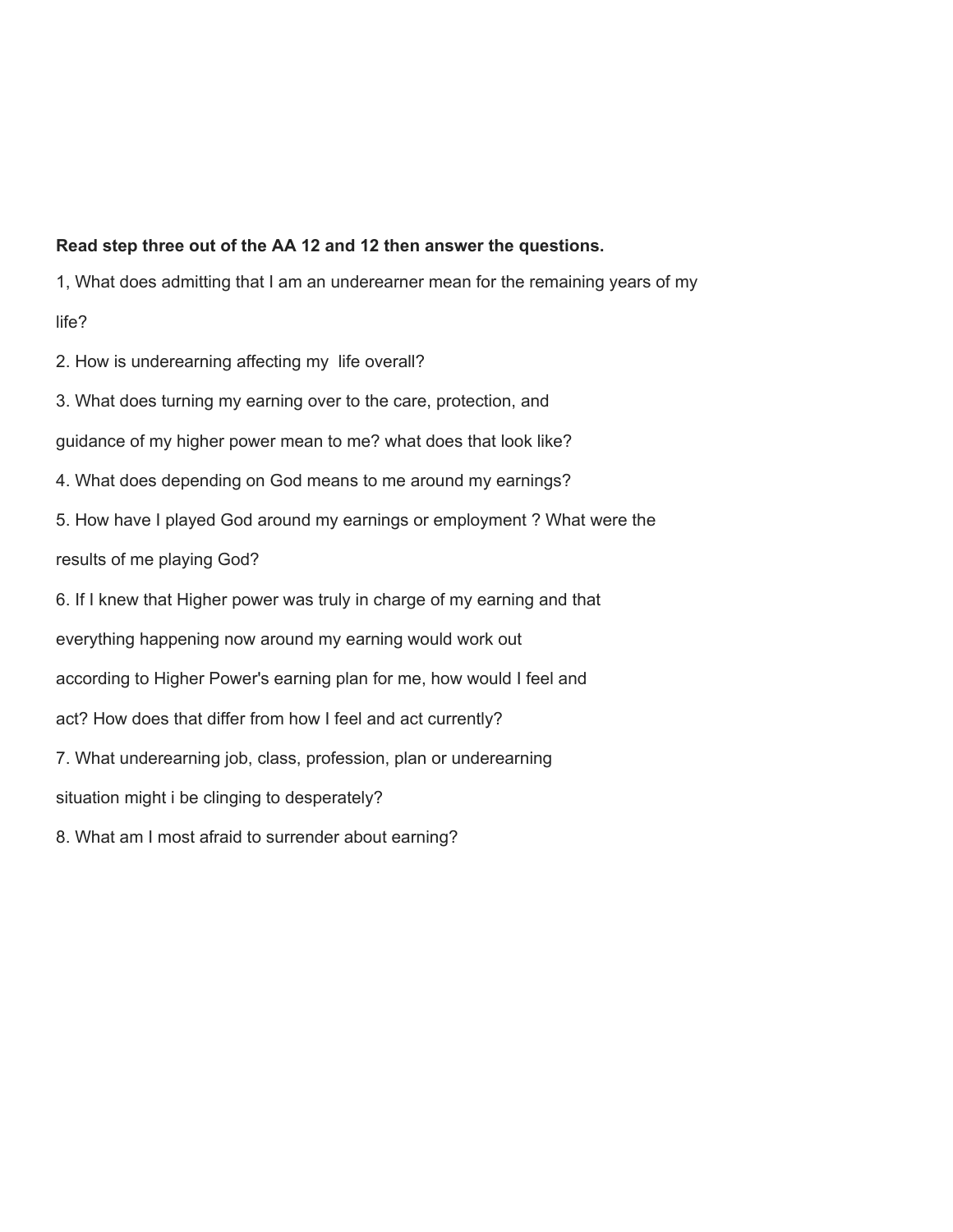#### **Read step four out of the AA 12 and 12 then answer the questions.**

- 1. How are you still playing God around your earnings in either thought or behavior?
- 2. How have you justified your underearning?
- 3. What conditions drove you to underearn?
- 4. How have you insisted on underearning or pushed prosperity away?
- 5. What perceived or real excuses have you used not to earn more money?
- 6. How has your underearning affected your standing in your profession?

7. Where do you think you should be in your profession but have not been able to attain because of underearning?

- 8. In what ways am I still refusing to honor HP on my job or in my business and in other areas of my life?
- 9. Who do I blame for my underearning?
- 10. What am I holding back on? Did I turn over everything so I can move on to the rest of the steps?
- 11. What can you do differently now that you completed a fourth step to move on from the past?
- 12. Why is it important to move on from the past? And are you ready?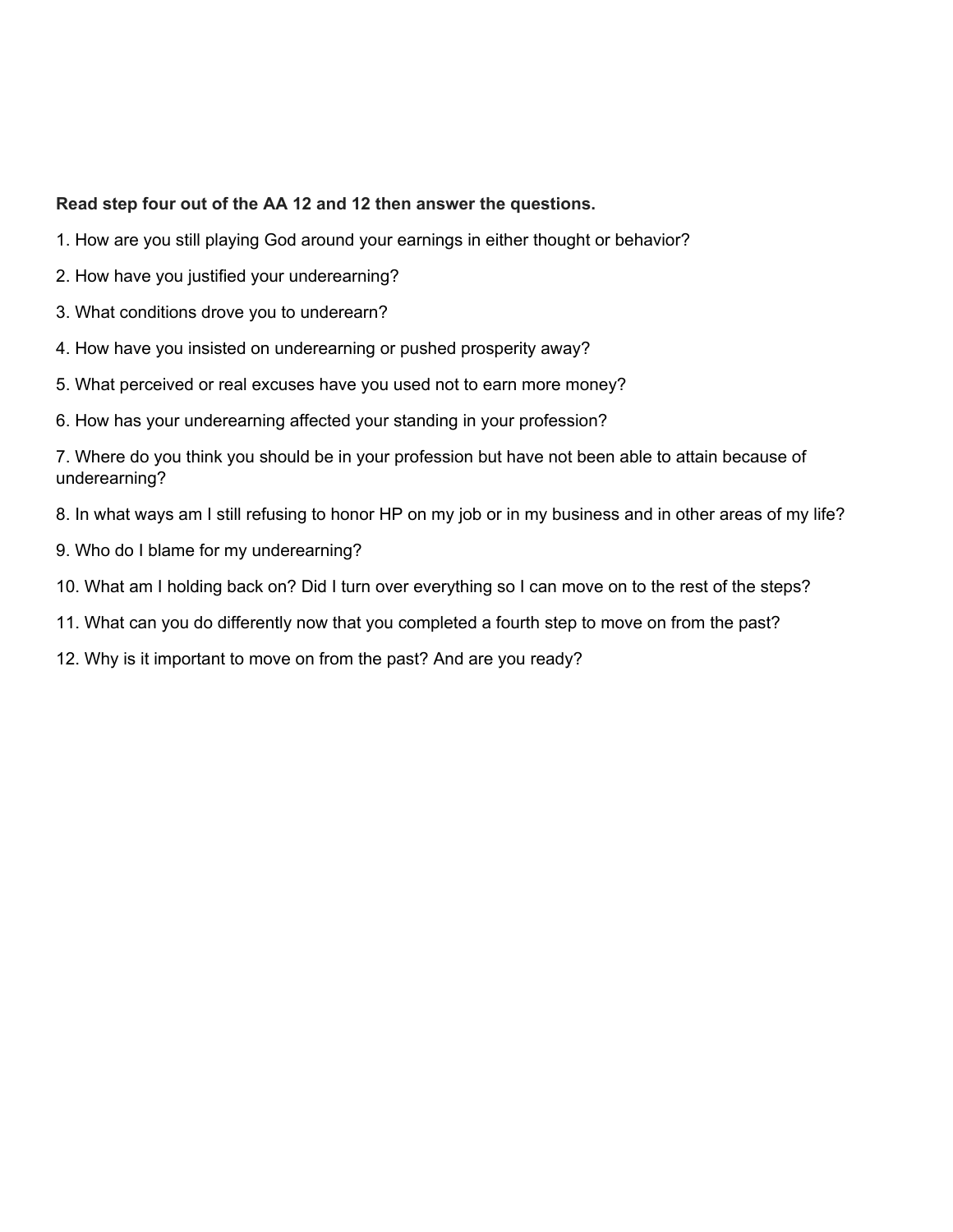**Read step five out of the AA 12 and 12.**

Step five is turning your step work over to your sponsor, and your sponsor will help you pick out **some of your character defects.**

**Step 5 questions**

- **1. Do you feel safe sharing your 4th step with the person you have chosen to hear it? (Most likely your sponsor). If not, why?**
- 2. What are the 1 or 2 things you were too afraid or embarrassed to put on your 4th step? If **there are a few items you are holding onto can you share them with your sponsor? If not, are you willing to pray for the willingness to be willing to share these items with your sponsor?**
- **3. What are the character defects you and your sponsor picked out while working step 5?**
- **4. Working step 5 people often think that their troubled past is so unique, but keep in mind that everyone in the program has a past and a story no. You're not the only one with skeletons in the closet. How dose it feel to release the bats from the bell tower?**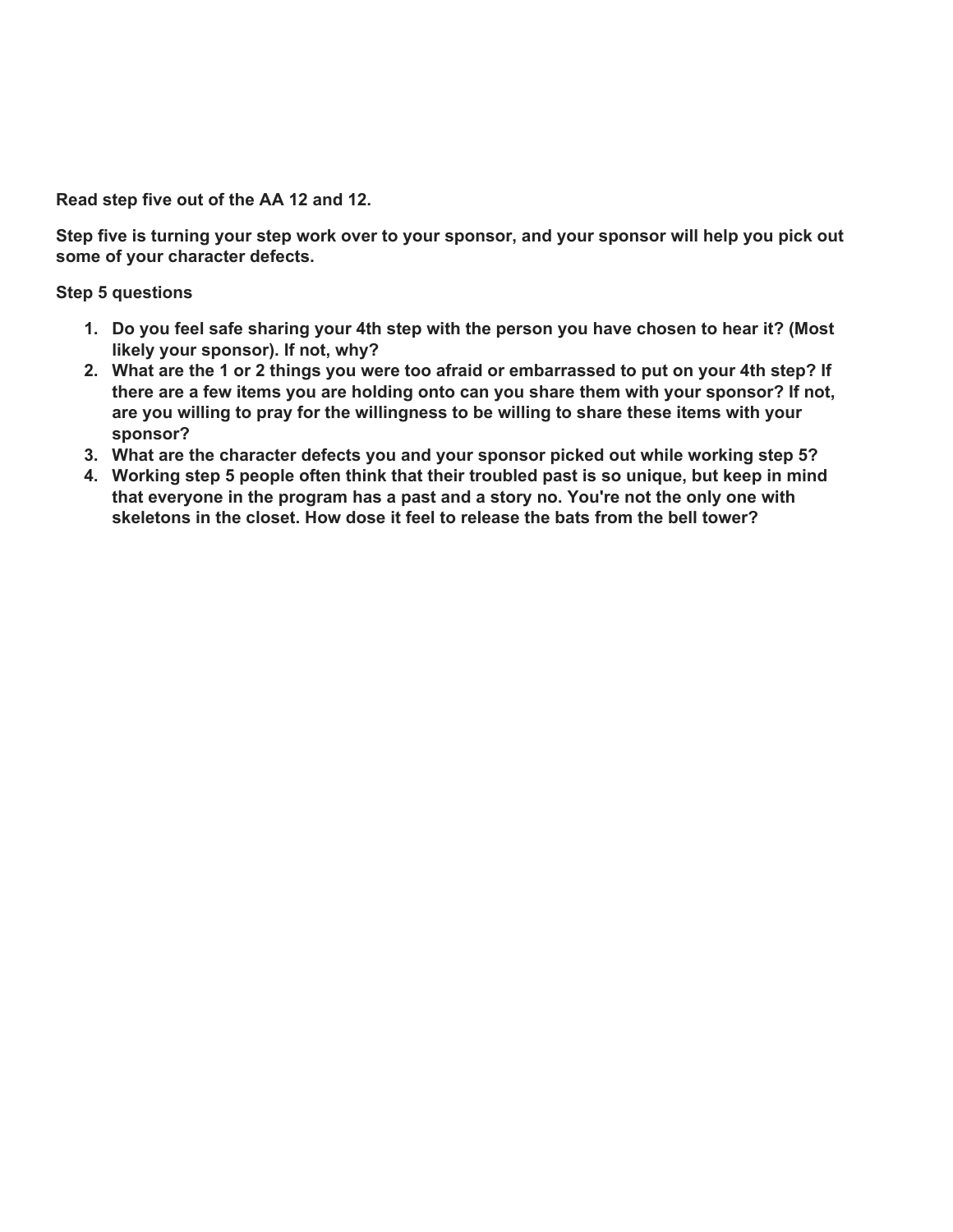# **Read step six out of the AA 12 and 12 then answer the questions.**

- 1. Make a list of all your character defects.
- 2. What defects are you willing to write down?
- 3. What defects are you finding hard to write down? And why?
- 4. If willingness is the key to unlock the door, how willing are you to recover?

5. Are you afraid to lose your identity? Because some people have the illusion that these are mortar in your character building rather than accumulated defects.

6. Make the list and keep an open mind, because God is going to set-up these defects as attributes in you.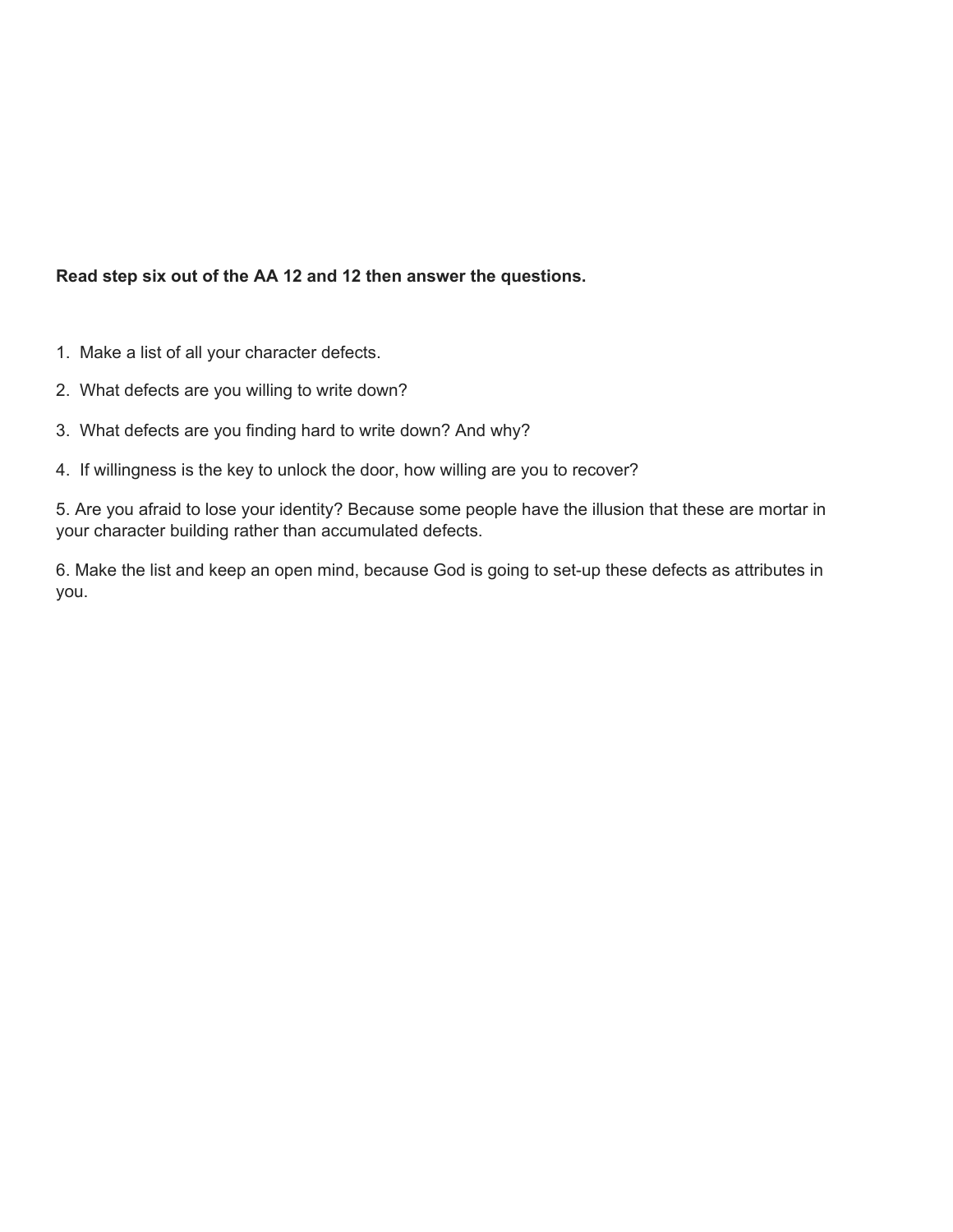## **Read step seven out of the AA 12 and 12 then answer the questions.**

- 1. How does acceptance help me stay prosperous?
- 2. What do I need to accept that will enhance my ua recovery?
- 3 How can I develop more acceptance, which will lead to more prosperity?
- 4. What useful purpose do I need to accept?
- 5. What do I need to accept in my ua recovery right now?
- 6. What have I achieved a victory that belongs to HP?

7.How does acceptance enhance my ua recovery? In what way have I tried to shape my own destiny by my own intelligence and labor but failed?

8.Why do I need a higher power to remove my underearning thinking and behaving?

9.What will happen if HP does not remove my underearning thinking and behaving?

10.Who will i be if HP DOES remove my underearning defects?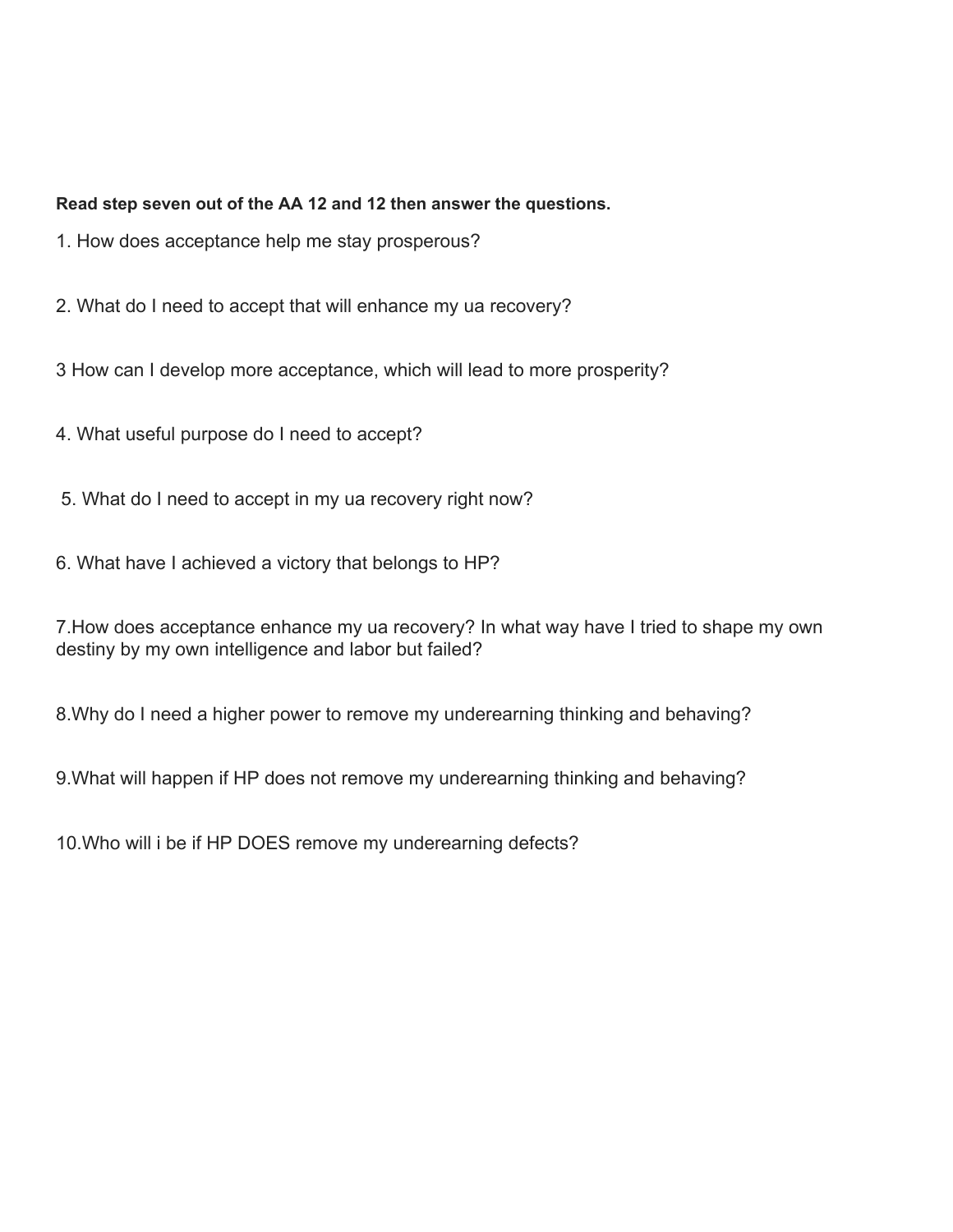# **Read step eight out of the AA 12 and 12 then answer the questions.**

As you approach the 8th Step of UA it is important for you to take a moment to recognize just how far you have come since your very first UA meeting. Completing seven UA steps is an impressive accomplishment. Take comfort in knowing that the first seven steps of the program have prepared you for this step. If you find yourself struggling with Step 8, remember that you have the help and support of your sponsor and the UA fellowship.

- 1. To look back on our lives and see where we have caused problems for ourselves and others. Are you willing to forgive yourself first? If not, why?
- 2. To make a vigorous attempt to repair the damage we have done. What are you willing to do? And what are you not willing to do?
- 3. To live differently in the future, what part of the past you have to clear away?

Just make the list and move-on to step 9.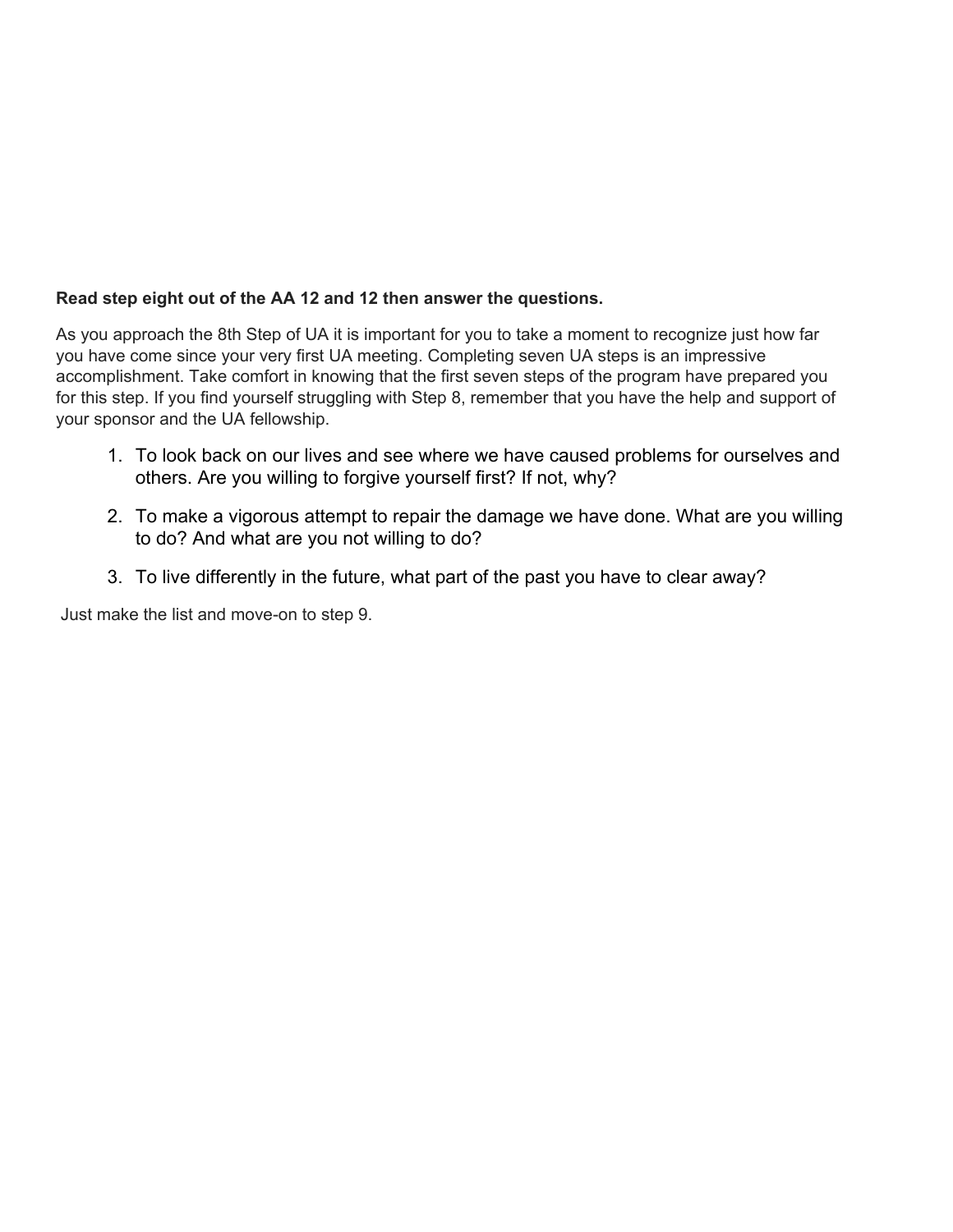**Read step nine out of the AA 12 and 12 then answer the questions.**

1. List the type of amends. (Reconciliation, emotional, financial or other, to be made to others or self.

2. What part of your amends process scare you the most? And why?

3. How crucial is it to put yourself on the amends list? Are you worthy of making amends to yourself?

4. Do you owe Your higher power an amends?

5. Direct or indirect amends. If there could be harm to others, or the person is not available for direct amends, an indirect amends is made. What method are you going to incorporate to complete the amends process?

6. Step 9 is going to take some time, it is important to keep moving forward in your steps. And trust that God will put the people, places and things in front of you to make amends.

To make financial amends to someone you have to have the amount to make restitution, make a list of people and the amount next to each name, and God will bring them to you. Now move onto step 10 because this is now in the process.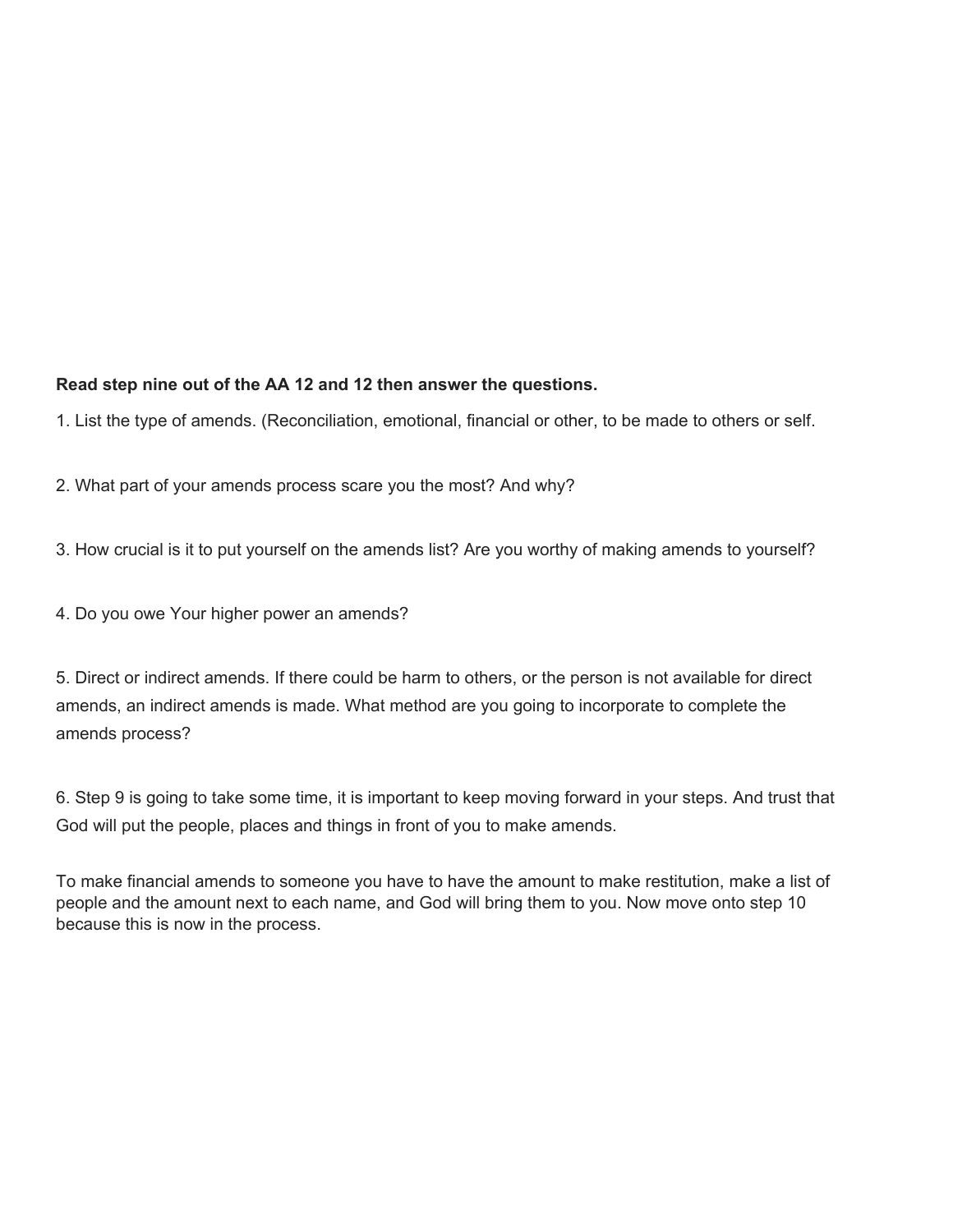#### **Read step ten out of the AA 12 and 12 then answer the questions.**

- 1. The tenth step is usually done at night, and or when your not sure if you need to make amends to others and to yourself. How do you feel about admitting your wrong and making amends?
- 2. By doing the daily inventory your house stays in order. Make a list of benefits a tenth step can do for you?.
- 3. How does the egotistic underearner's destructive, negative reactions, change the outcome? But if we do not engage in negativity what can happen or not happen?
- 4. The concept of when it doubt leave it out, is very crucial to the underearner, because the tenth step inspires us to be aware of our actions and thought process. How can you stop before it's too late?
- 5. The best way to work a ten step is not to: lie, hide things from your sponsor and fellows, hurt someone, neglect yourself, etc. By avoiding and not engaging with life's daily drama recovery becomes easier. What can you do to avoid these obstacles?
- 6. The 10th step is an investigative tool, not to punish or make you feel bad about yourself, just to help the underearner live in the present, the here and now. How can this concept help you?
- 7. Now that you have the knowledge of what a tenth step can do for your recovery, what actions can you take to incorporate the 10th step in your program?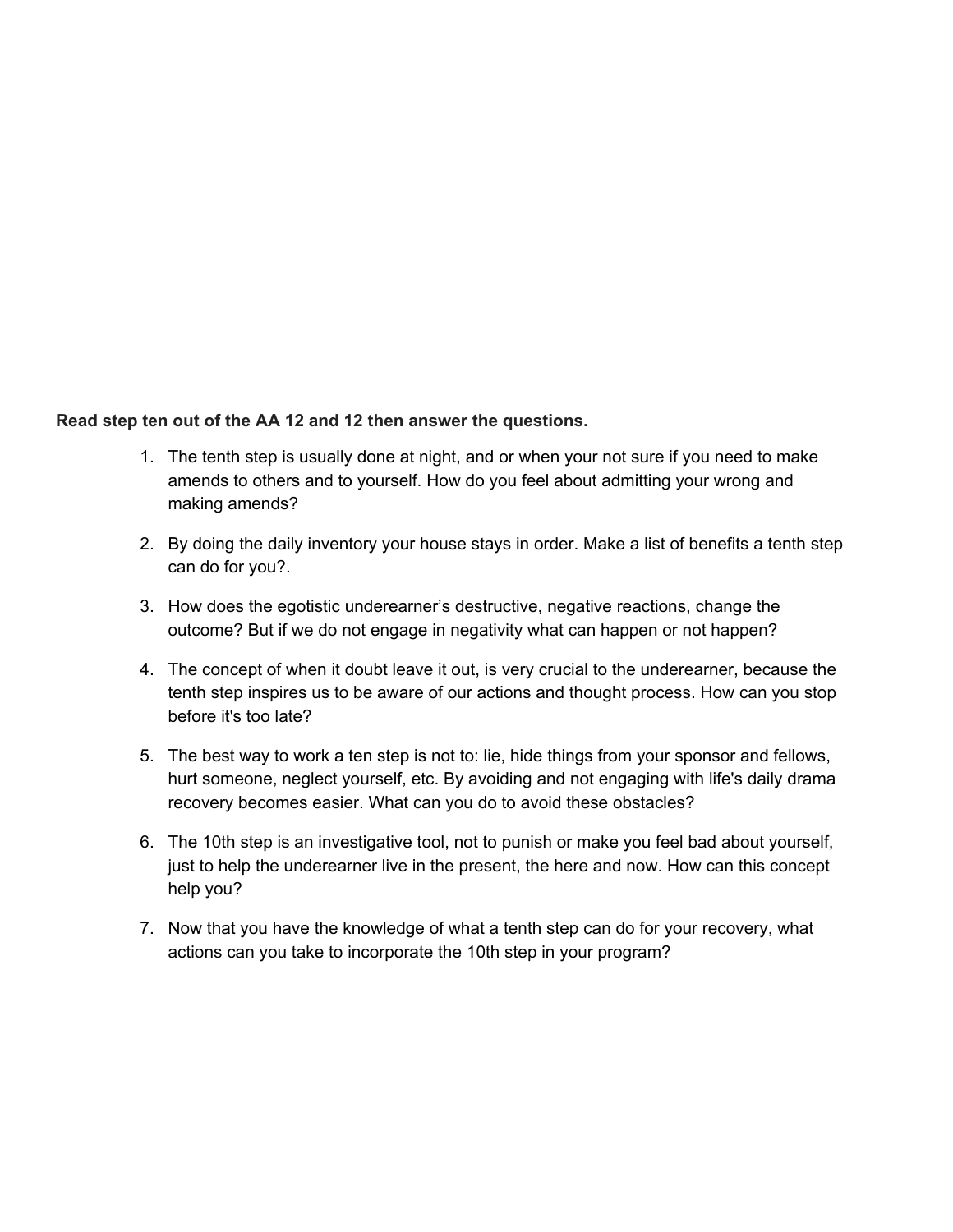## **Read step eleven out of the AA 12 and 12 then answer the questions.**

- 1. Step 11 helps to create a solid foundation for a peaceful and fulfilled life and to develop a more positive way of thinking. How important is it to build a spiritual foundation to your program? And what does that look like?
- 2. We bring our 11th step to-do list to clock-in with God during the morning ritual, how do you feel about being subservient to God's daily guidance and will?
- 3. What is the 11th step philosophy...and are you ready to practice it fully?
- 4. This step is about opening your mind. You decide how you feel most comfortable achieving this. What's important is that you clear yourself of unwanted defects. What defects keeps coming back that challenges you from your 11th step practice?
- 5. Write on: care, compassion, love and empathy in accordance with the 11th step.